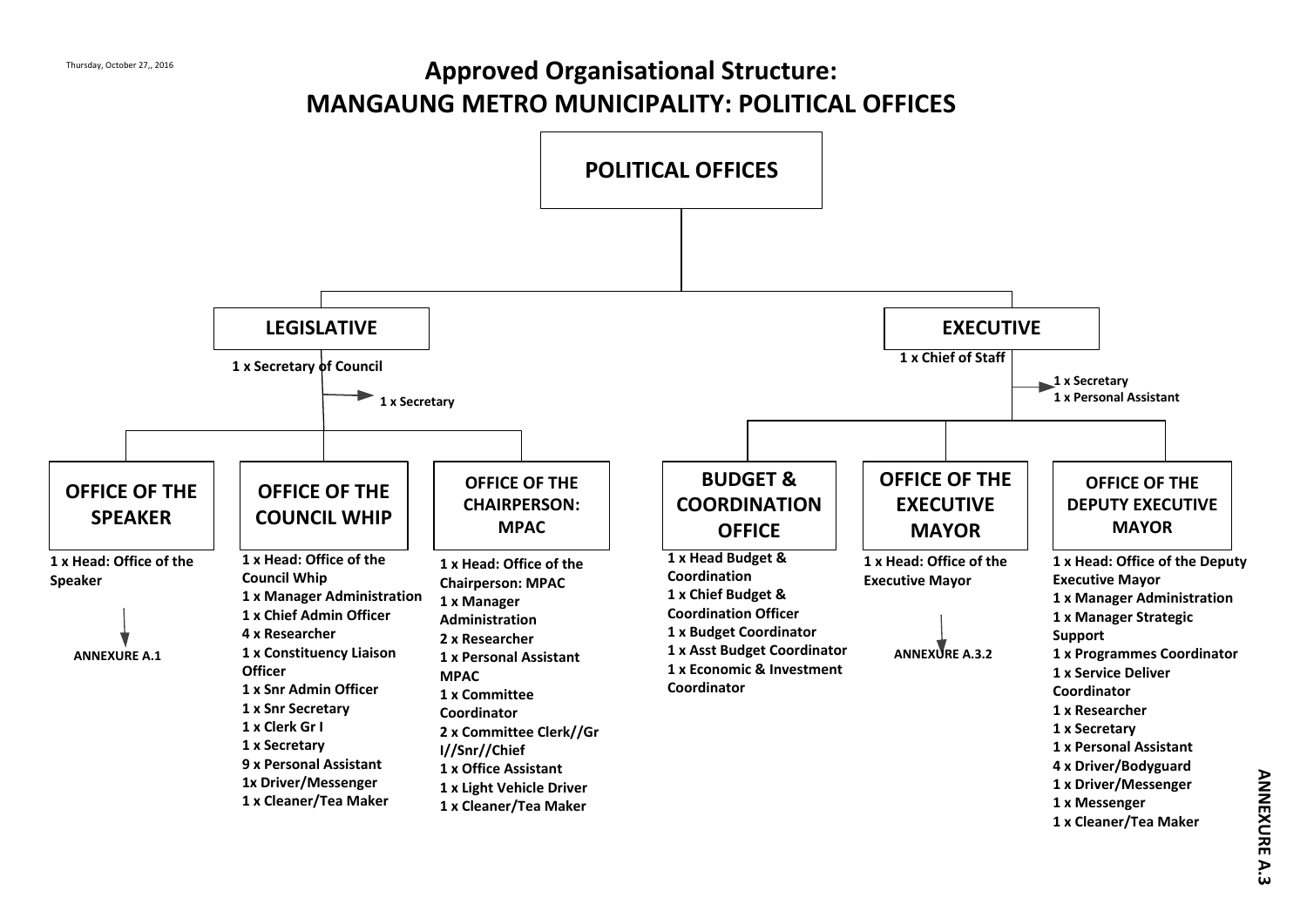# **OFFICE OF THE SPEAKER**

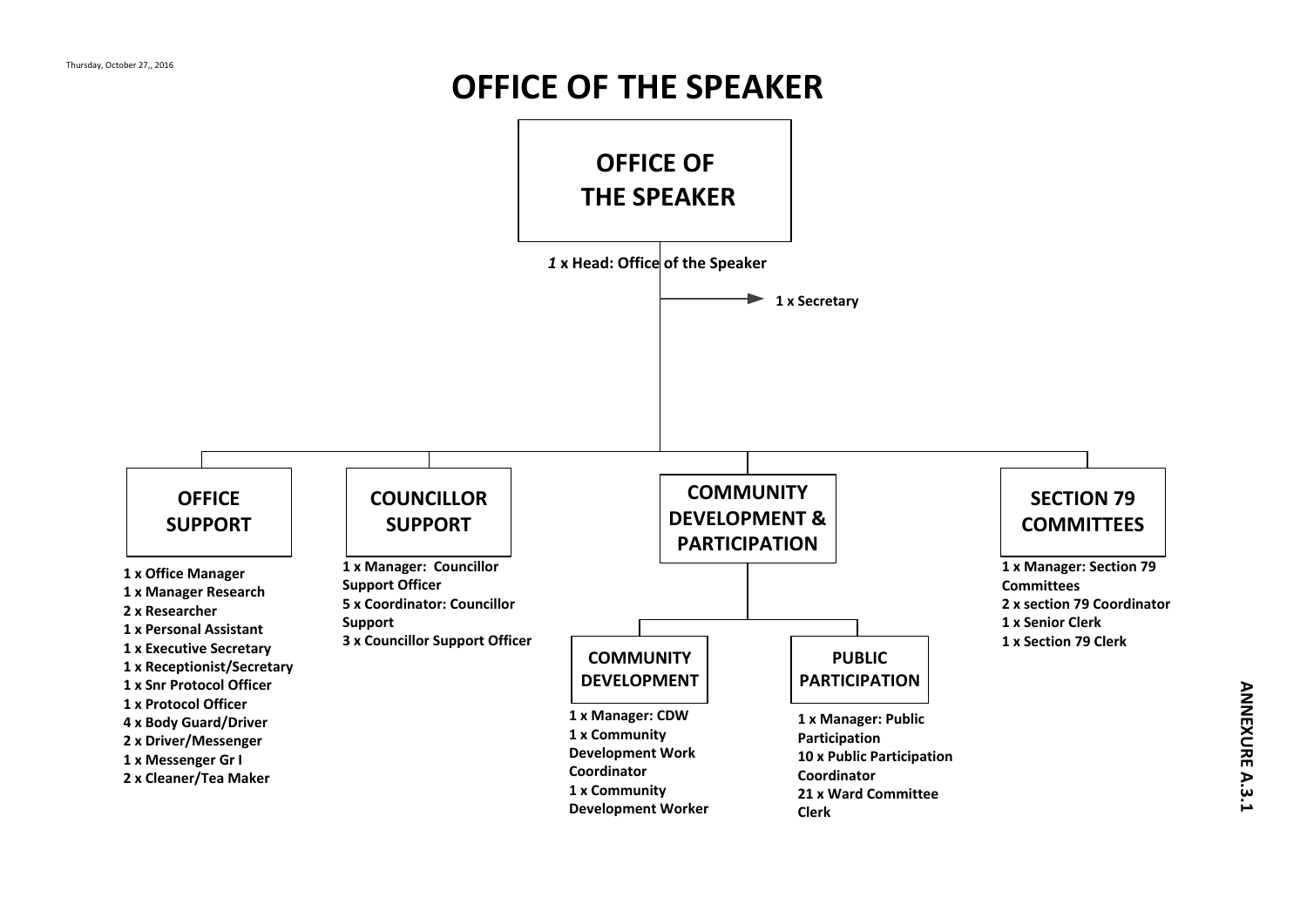#### **OFFICE OF THE EXECUTIVE MAYOR**

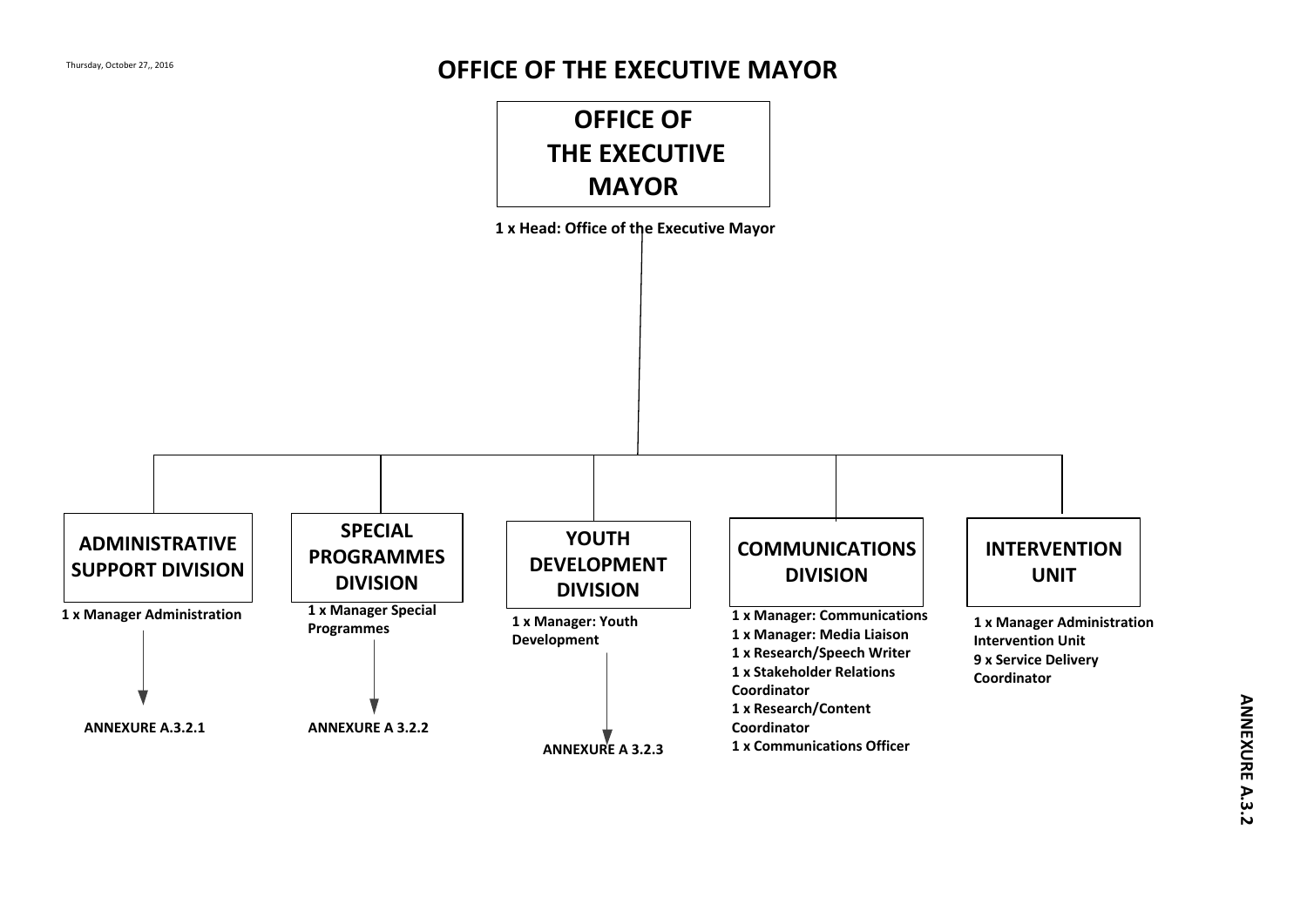#### **ADMINISTRATIVE SUPPORT DIVISION**

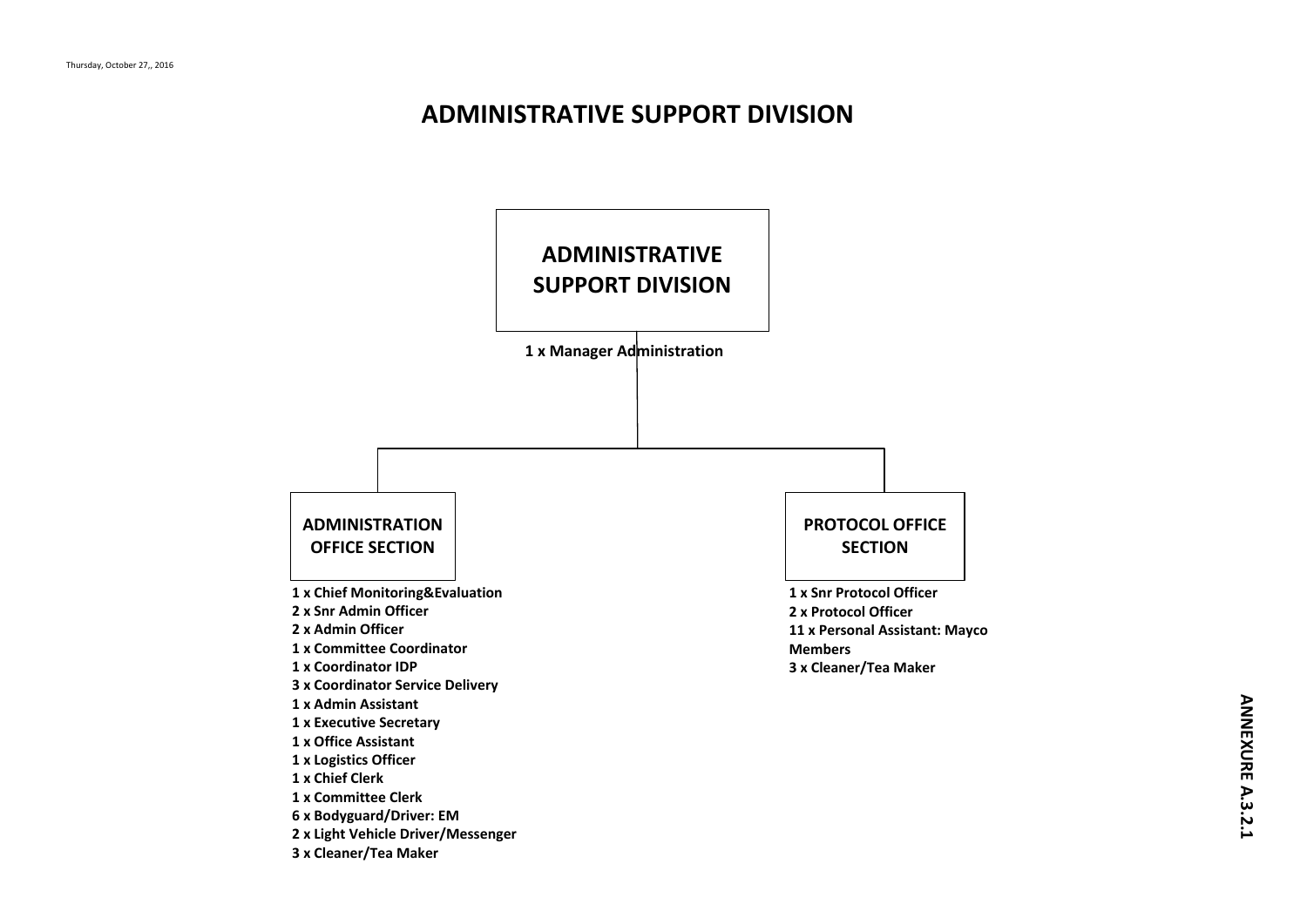### **SPECIAL PROGRAMMES DIVISION**